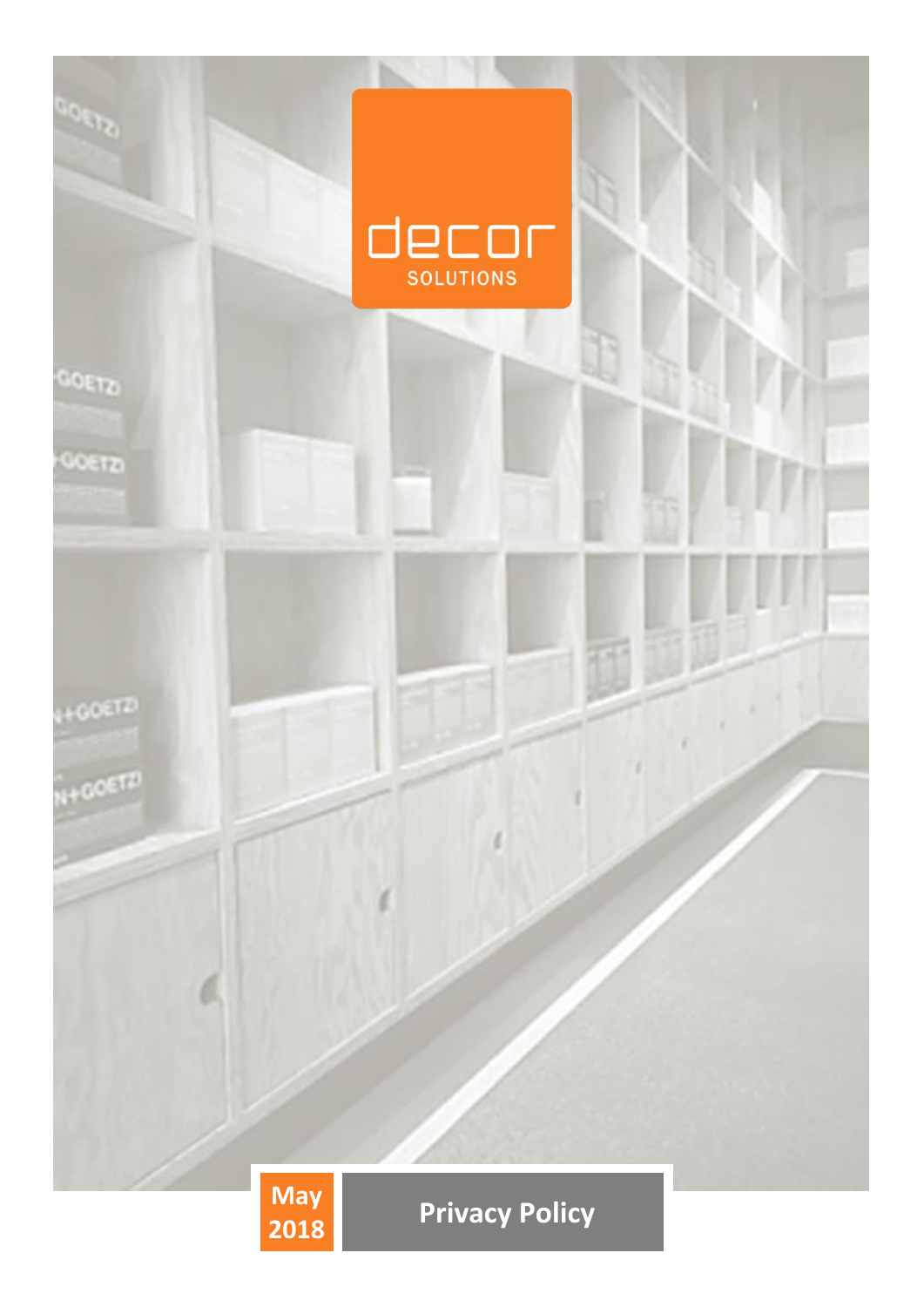# **SECTION ONE: Introduction**

- *1.1)* Decor Solutions is committed to safeguarding the privacy of its customers, suppliers & website visitors.
- *1.2)* This aforementioned policy applies where we are acting as a data controller with respect to the personal data of our customers, stakeholders, suppliers and website visitors; in other words, where we determine the purposes and means of the processing of that personal data.
- *1.3)* We use cookies on our website to primarily help enhance your browsing experience, and to help us gain insight into how people interact and engage with its content. As these cookies are not strictly necessary for the provision of our website and our services, we will ask you to consent to our use of cookies when you first visit our website.
- *1.4)* In this policy, "we", "us" and "our" refer to Decor Solutions, its' employees and Data Controllers.

#### **SECTION TWO: How we use your Data**

- *2.1)* In this section we have set out the general categories of personal data that we may process; in the case of personal data that we did not obtain directly from you, the source and specific categories of that data; the purposes of which we may process personal data; and the legal basis for the processing.
- *2.2)* We may process data about your use of our website and services. In this document we will refer to this as "**usage data**". The usage data may include your IP address, geographical location, browser type and version, operating system, referral source, length of visit, page views and website navigation paths, as well as information about the timing, frequency and pattern of your service use. The source of the usage data is our analytics tracking system. This usage data may be processed for the purposes of analysing the use of the website and services]. The legal basis for this processing is for our legitimate interests, namely monitoring and improving our website and services.
- *2.3)* We may process information that you supply us with for publication on our website or through our services. In this document we will refer to this as "**publication data**". The publication data may be processed for the purposes of enabling such publication, and administering our website and services. The legal basis for this processing is consent via the author, or for our legitimate interests, namely the proper administration of our website and business; or the performance of a contract between you and us and/or taking steps, at your request, to enter into such a contract.
- *2.4)* We may process information contained in any enquiry you submit to us regarding goods and/or services. In this document we will refer to this as "**enquiry data**". The enquiry data may be processed for the purposes of offering, marketing and selling relevant

goods and/or services to you. The legal basis for this processing is consent.

- *2.5)* We may process information relating to our customer relationships, including customer contact information. In this document we will refer to this as "**customer relationship data**". The customer relationship data may include your name, your employer, your job title or role, your contact details, and information contained in communications between us and you or your employer. The source of the customer relationship data is you or your employer. The customer relationship data may be processed for the purposes of managing our relationships with customers, communicating with customers, keeping records of those communications and promoting our products and services to customers. The legal basis for this processing is consent; or our legitimate interests, namely the proper management of our customer relationships.
- *2.6)* We may process information relating to transactions, including purchases of goods and services, that you enter into with us. In this document we will refer to this as "**transaction data**". The transaction data may include your contact details and the transaction details. The transaction data may be processed for the purpose of supplying the purchased goods and services and keeping proper records of those transactions. The legal basis for this processing is the performance of a contract between you and us and/or taking steps, at your request, to enter into such a contract and our legitimate interests, namely the proper administration of our website and business.
- *2.7)* We may process information that you provide to us for the purpose of subscribing to our email notifications and/or newsletters. In this document we will refer to this as "**notification data**". The notification data may be processed for the purposes of sending you the relevant notifications and/or newsletters. The legal basis for this processing is consent OR the performance of a contract between you and us and/or taking steps, at your request, to enter into such a contract.
- *2.8)* We may process information contained in or relating to any communication that you send to us. In this document we will refer to this as "**correspondence data**". The correspondence data may include the communication content and metadata associated with the communication. Our website will generate the metadata associated with communications made using the website contact forms. The correspondence data may be processed for the purposes of communicating with you and record-keeping. The legal basis for this processing is our legitimate interests, namely the proper administration of our website and business and communications with users.
- *2.9)* We may process any of your personal data identified in this policy where necessary for the establishment, exercise or defense of legal claims, whether this is in court proceedings or in an administrative or out-ofcourt procedure. The legal basis for this processing is our legitimate interests, namely the protection and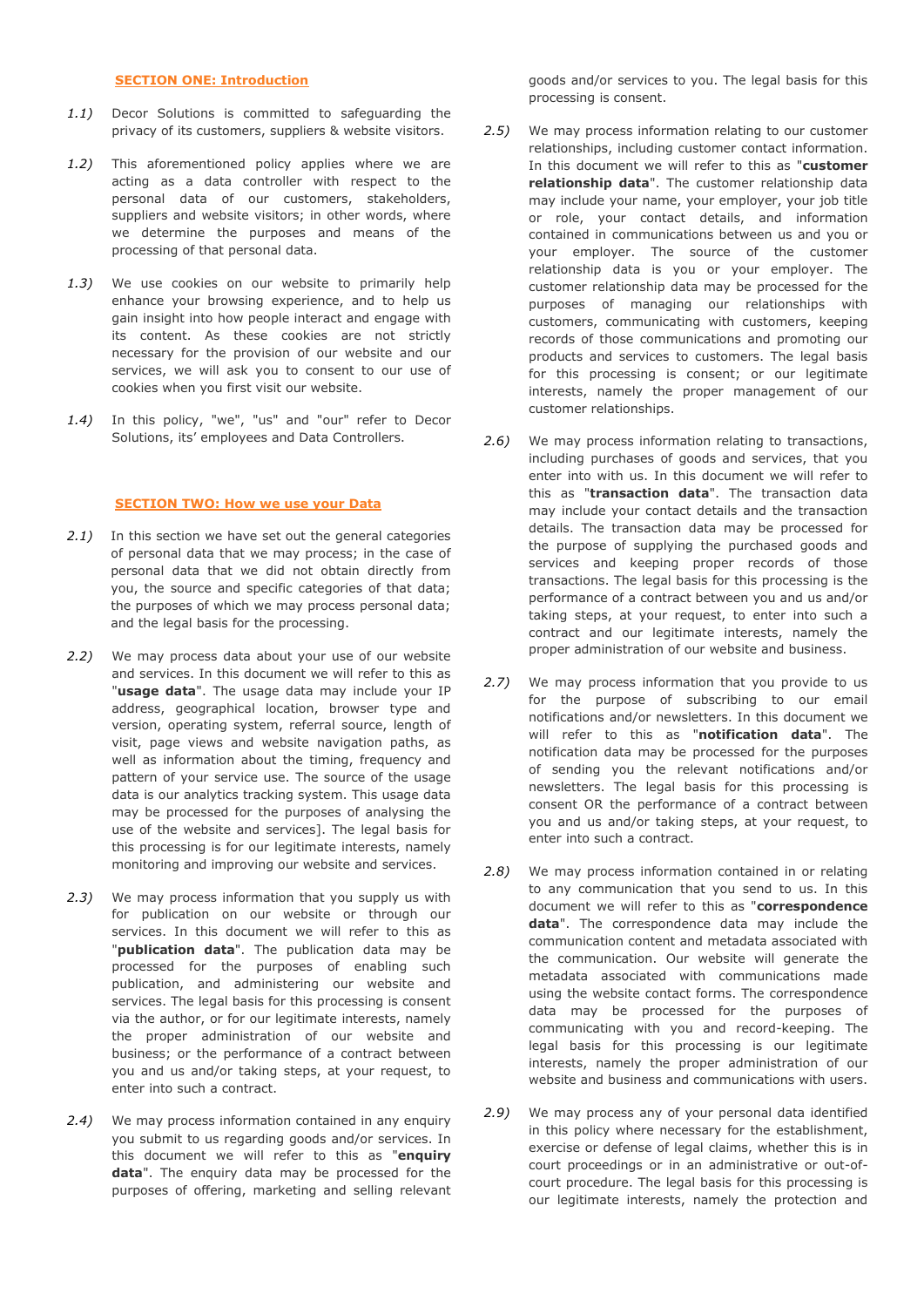assertion of our legal rights, your legal rights and the legal rights of others.

- *2.10)* We may process any of your personal data identified in this policy where necessary for the purposes of obtaining or maintaining insurance coverage, managing risks, or obtaining professional advice. The legal basis for this processing is our legitimate interests, namely [the proper protection of our business against risks.
- *2.11)* In addition to the specific purposes for which we may process your personal data set out in this section, we may also process any of your personal data where such processing is necessary for compliance with a legal obligation to which we are subject, or in order to protect your vital interests or the vital interests of another natural person.
- *2.12)* Please do not supply any other person's personal data to us, unless we prompt you to do so.

### **SECTION THREE: Providing Data to Others**

- *3.1)* We may disclose your personal data to any member of our group of companies, our subsidiaries, our ultimate holding company and all its subsidiaries where it is deemed reasonably necessary for the purposes, and on the legal bases, set out in this policy.
- *3.2)* We may disclose your personal data to our insurers and/or professional advisers insofar as reasonably necessary for the purposes of obtaining or maintaining insurance coverage, managing risks, obtaining professional advice, or the establishment, exercise or defense of legal claims, whether in court proceedings or in an administrative or out-of-court procedure.
- *3.3)* Financial transactions relating to our services may be handled by our payment services providers. We will share transaction data with our payment services providers only to the extent necessary for the purposes of [processing your payments, refunding such payments and dealing with complaints and queries relating to such payments and refunds. You can find information about our payment services providers upon request.
- *3.4)* We may disclose your enquiry data to one or more of those selected third party suppliers of goods and services identified on our website for the purpose of enabling them to contact you so that they can offer, market and sell to you relevant goods and/or services. Each such third party will act as a data controller in relation to the enquiry data that we supply to it; and upon contacting you, each such third party will supply to you a copy of its own privacy policy, which will govern that third party's use of your personal data.
- *3.5)* In addition to the specific disclosures of personal data set out in this section, we may disclose your personal

data where such disclosure is necessary for compliance with a legal obligation to which we are subject, or in order to protect your vital interests or the vital interests of another natural person. We may also disclose your personal data where such disclosure is necessary for the establishment, exercise or defense of legal claims, whether in court proceedings or in an administrative or out-of-court procedure.

# **SECTION FOUR: International Transfer of Data**

- *4.1)* In this section, we provide information about the circumstances in which your personal data may be transferred to countries outside the European Economic Area (EEA).
- *4.2)* We do not have offices and facilities outside of the United Kingdom, but do communicate with suppliers from outside the EEA. The European Commission has made an "adequacy decision" with respect to the data protection laws of such countries. Transfers will be protected by appropriate safeguards, namely [the use of standard data protection clauses adopted or approved by the European Commission.
- *4.3)* The hosting facilities for our website are situated in the United Kingdom, therefore international transfers for this medium of communication will not apply.
- *4.4)* You acknowledge that personal data that you submit for publication for inclusion through our website or in case studies may be available, via the internet, around the world. We cannot prevent the use or misuse of such personal data by others.

#### **SECTION FIVE: Data Retention & Deletion**

- *5.1)* This section sets out our data retention policies and procedure, which are designed to help ensure that we comply with our legal obligations in relation to the retention and deletion of personal data.
- *5.2)* Any personal data that we process for any purpose or purposes shall not be kept for longer than is necessary for that purpose, or those purposes.
- *5.3)* We will retain your personal data for a minimum period of six months following the date you first provide it to us, and for a maximum period of seven years, moreso if the data includes transaction data that we need to retain for tax purposes.
- *5.4)* In some cases it is not possible for us to specify in advance the periods for which your personal data will be retained. In such cases, we will determine the period of retention on a case-by-case basis.
- *5.5)* Notwithstanding the other provisions of this section, we may retain your personal data where such retention is necessary for compliance with a legal obligation to which we are subject, or in order to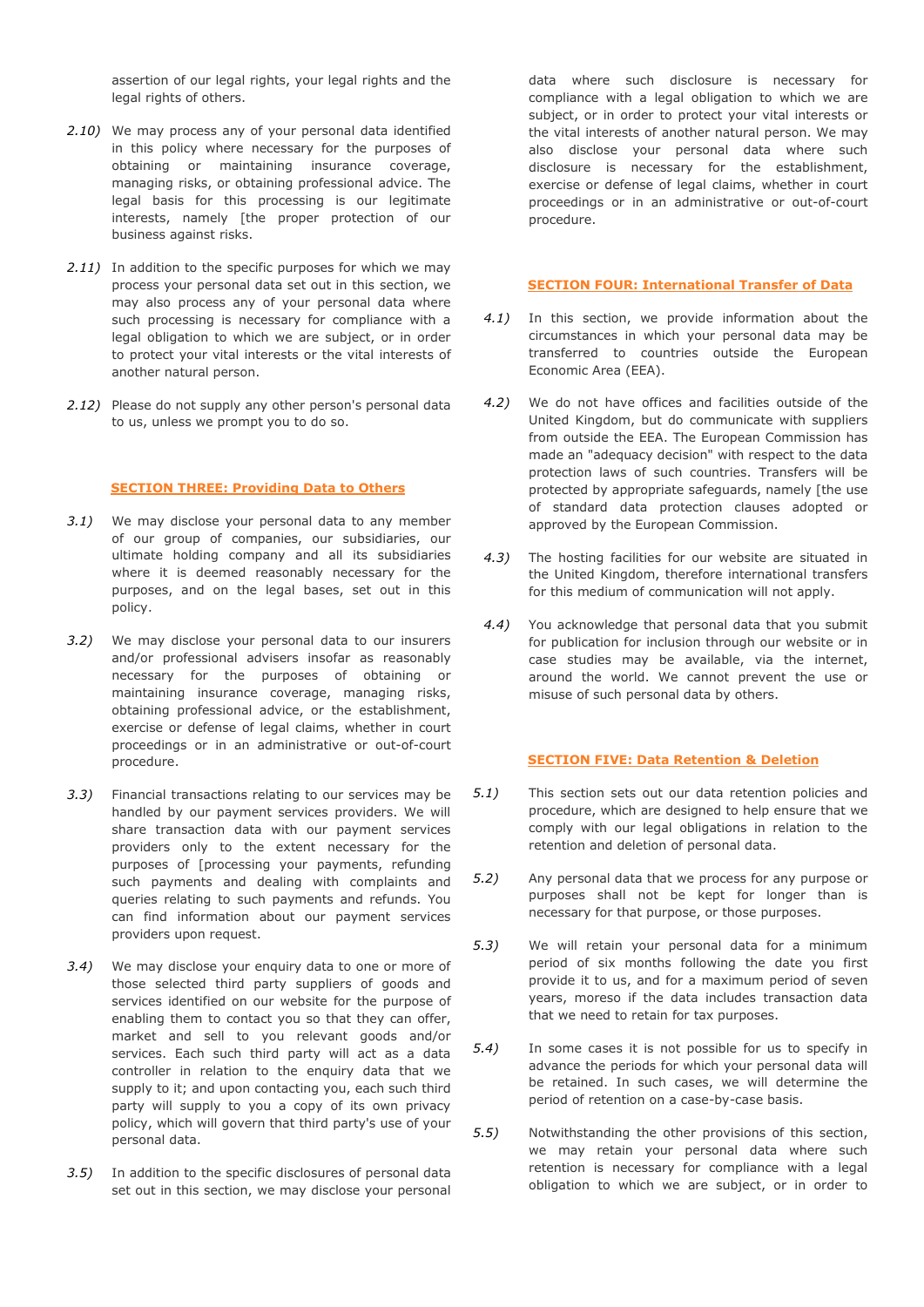protect your vital interests or the vital interests of another natural person.

## **SECTION SIX: Amendments**

- *6.1)* We may update this policy from time to time by publishing a new version. This will be primarily found on our website, but can also be provided on request.
- *6.2)* You should recheck this document occasionally to ensure you are happy with any changes to this policy.

## **SECTION SEVEN: Your Rights**

- *7.1)* In this Section, we have summarised the rights that you have under all current and existing data protection laws. Some of the rights are complex, and not all of the details have been included in this summary. Accordingly, you should read the relevant laws and guidance from the regulatory authorities for a full explanation of these rights.
- *7.2)* Your principal rights under data protection law are the right to access; the right to rectification; the right to erasure; the right to restrict processing; the right to object to processing; the right to data portability; the right to complain to a supervisory authority; and the right to withdraw consent.
- *7.3)* You have the right to confirmation as to whether or not we process your personal data and, where we do, access to the personal data, together with certain additional information. That additional information includes details of the purposes of the processing, the categories of personal data concerned and the recipients of the personal data. Providing the rights and freedoms of others are not affected, we will supply to you a copy of your personal data. The first copy will be provided free of charge, but additional copies may be subject to a reasonable fee. You can access your personal data by contacting us using our details, and asking to speak to our Data Controller.
- *7.4)* You have the right to have any inaccurate personal data about you rectified and, taking into account the purposes of the processing, to have any incomplete personal data about you completed.
- *7.5)* In some circumstances, you have the right to the erasure of your personal data without undue delay. Those circumstances include the personal data are no longer necessary in relation to the purposes for which they were originally collected or otherwise processed; you withdraw consent to consent-based processing; you object to the processing under certain rules of applicable data protection law; the processing is for direct marketing purposes; the personal data have been unlawfully processed.
- *7.6)* However, there are exclusions of the right to erasure. The general exclusions include where processing is necessary: for exercising the right of freedom of

expression and information; for compliance with a legal obligation; or for the establishment, exercise or defense of legal claims.

- *7.7)* In some circumstances you have the right to restrict the processing of your personal data. Those circumstances are: you contest the accuracy of the personal data; processing is unlawful but you oppose erasure; we no longer need the personal data for the purposes of our processing, but you require personal data for the establishment, exercise or defense of legal claims; and you have objected to processing, pending the verification of that objection. Where processing has been restricted on this basis, we may continue to store your personal data. However, we will only otherwise process it: with your consent; for the establishment, exercise or defense of legal claims; for the protection of the rights of another natural or legal person; or for reasons of important public interest.
- *7.8)* You have the right to object to our processing of your personal data on grounds relating to your particular situation, but only to the extent that the legal basis for the processing is that the processing is necessary for: the performance of a task carried out in the public interest or in the exercise of any official authority vested in us; or the purposes of the legitimate interests pursued by us or by a third party. If you make such an objection, we will cease to process the personal information unless we can demonstrate compelling legitimate grounds for the processing which override your interests, rights and freedoms, or the processing is for the establishment, exercise or defense of legal claims.
- *7.9)* You have the right to object to our processing of your personal data for direct marketing purposes (including profiling for direct marketing purposes). If you make such an objection, we will cease to process your personal data for this purpose.
- *7.10)* You have the right to object to our processing of your personal data for scientific or historical research purposes or statistical purposes on grounds relating to your particular situation, unless the processing is necessary for the performance of a task carried out for reasons of public interest.
- *7.11)* To the extent that the legal basis for our processing of your personal data is (a) consent; or (b) that the processing is necessary for the performance of a contract to which you are party or in order to take steps at your request prior to entering into a contract, and such processing is carried out by automated means, you have the right to receive your personal data from us in a structured, commonly used and machine-readable format. However, this right does not apply where it would adversely affect the rights and freedoms of others.
- *7.12)* If you consider that our processing of your personal information infringes data protection laws, you have a legal right to lodge a complaint with a supervisory authority responsible for data protection. You may do so in the EU member state of your habitual residence,